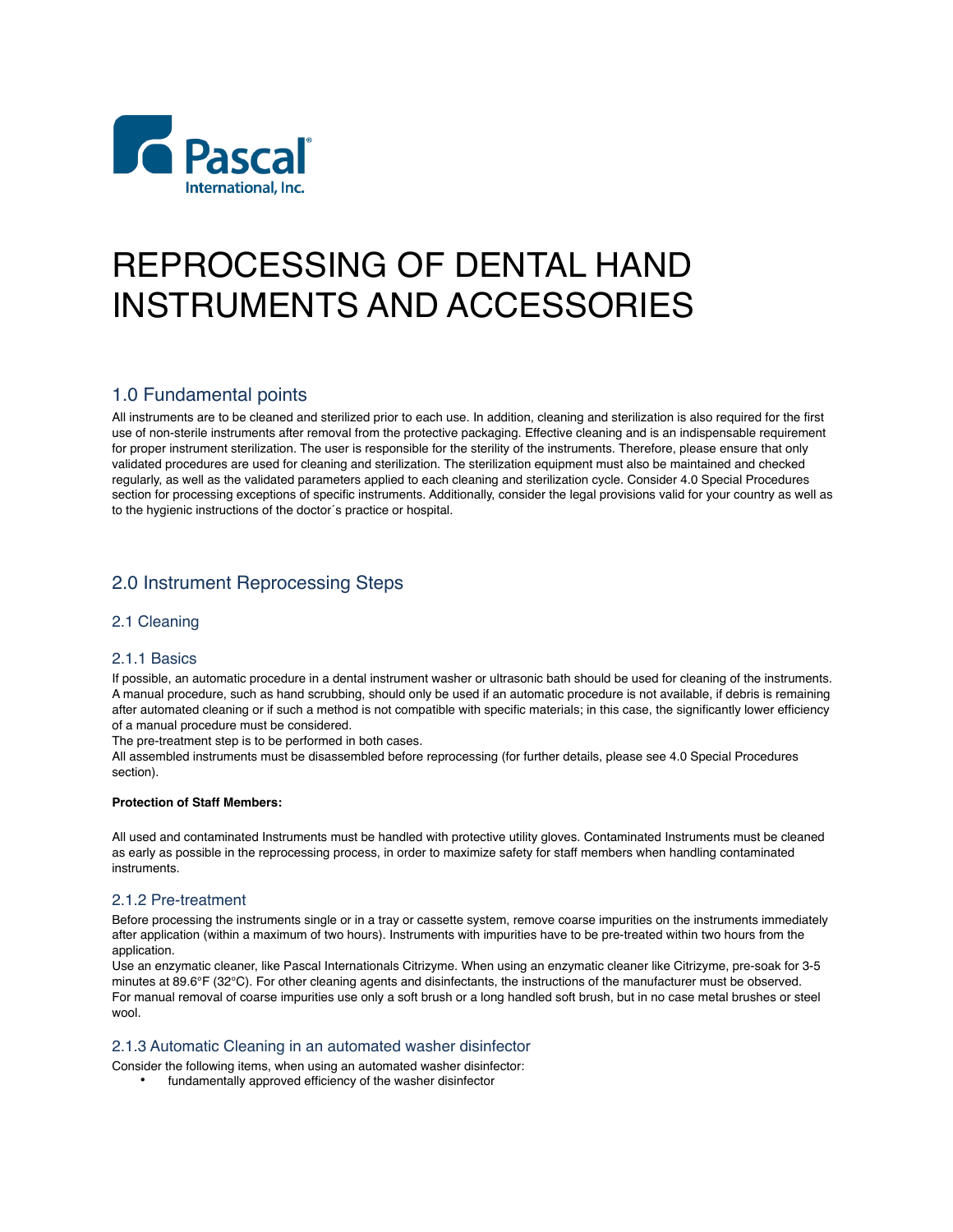- fundamental suitability of the program for instruments as well as sufficient rinsing steps in the program
- post rinse only with low contaminated and deionized water (max. 10 germs/ml, max. 0.25 endotoxin units/ml) for example purified water
- only use filtered air for drying
- regular maintenance and inspection/calibration of the washer disinfector.
- For the selection of detergents to be used with the automated washer disinfector**,** consider the following items:
	- fundamental suitability for cleaning of instruments
	- additional application
	- if instruments are not compatible with the automated washer please follow the recommended instructions for the manual cleaning
	- compatibility of the detergents with the instruments (see 3.7 Material resistance section and 4.0 Special Procedures section).

Consider the instructions of the detergent manufacturers regarding concentration and soaking time.

#### Procedure:

•

- 1. Completely disassemble instruments if applicable.
- 2. Place the disassembled instruments in a cassette or any other tray system suitable for the instrument and place it in the automated washer disinfector (no contact between the instruments). If applicable: Connect the instruments by use of a suitable rinsing adapter to the rinsing port of the automated washer disinfector.
- 3. Start the program.
- 4. Remove the instruments from the automated washer disinfector after end of the program.
- 5. Inspect and package the instruments immediately after removal (see sections 3.2 Inspection, 3.3 Maintenance, and 3.4 Packaging). If necessary allow post drying step in a clean place.

# 2.1.4 Manual and Ultrasonic Cleaning

# *2.1.4.1 General information*

Consider the following items during selection of the cleaning detergents:

- fundamental suitability for the cleaning of dental instruments
- compatibility of the detergents used with the instruments (see 3.7 Material Resistance section and 4.0 Special Procedures section)
- powder based cleaners have to be dissolved completely in water before immersing the instruments into the solution
- observe the instructions of the manufacturer with respect to the concentration of the cleaning solution, the time of exposure and the temperature.

Consider the instructions of the detergent manufacturers regarding concentration and soaking time. Please use only freshly prepared solutions as well as only low contaminated and deionized water (max. 10 germs/ml) as well as low endotoxin contaminated water (max. 0.25 endotoxin units/ml), i.e. purified water, and filtered air for drying, respectively.

# *2.1.4.2 Manual Cleaning*

#### **Procedure**: **Cleaning**

- 1. Completely disassemble the instruments, if applicable.
- 2. Soak the disassembled instruments for the recommended soaking time in the cleaning solution and make sure that the instruments are sufficiently immersed.
- 3. Remove the instruments from the cleaning solution and post rinse them extensively with low contaminated and deionized water (i.e. purified water).
- 4. Inspect the instruments for proper cleaning.
- 5. Thoroughly dry prior to packaging for sterilization.

# *2.1.4.3 Ultrasonic Cleaning*

#### **Procedure**: **Cleaning**

Completely disassemble the instruments if applicable. Soak the disassembled instruments for the recommended soaking time in the cleaning solution, and make sure that the instruments are sufficiently immersed. Use the processing time recommended by the manufacturer of the detergent. Note: There should not be any contact between the instruments.

If you are using the IMS Cassette System, the ultrasonic cleaning time has to be at least 16 minutes, unless a longer exposure time is required by the manufacturer of the detergent. Do not overload the Ultrasonic Cleaning unit. Use "Sweep modus" if available. Remove the instruments from the cleaning solution and post rinse them intensively with low contaminated and deionized water (i.e. purified water) for best results.

Inspect the instruments for a good cleaning result.

Thoroughly dry prior to packaging for sterilization.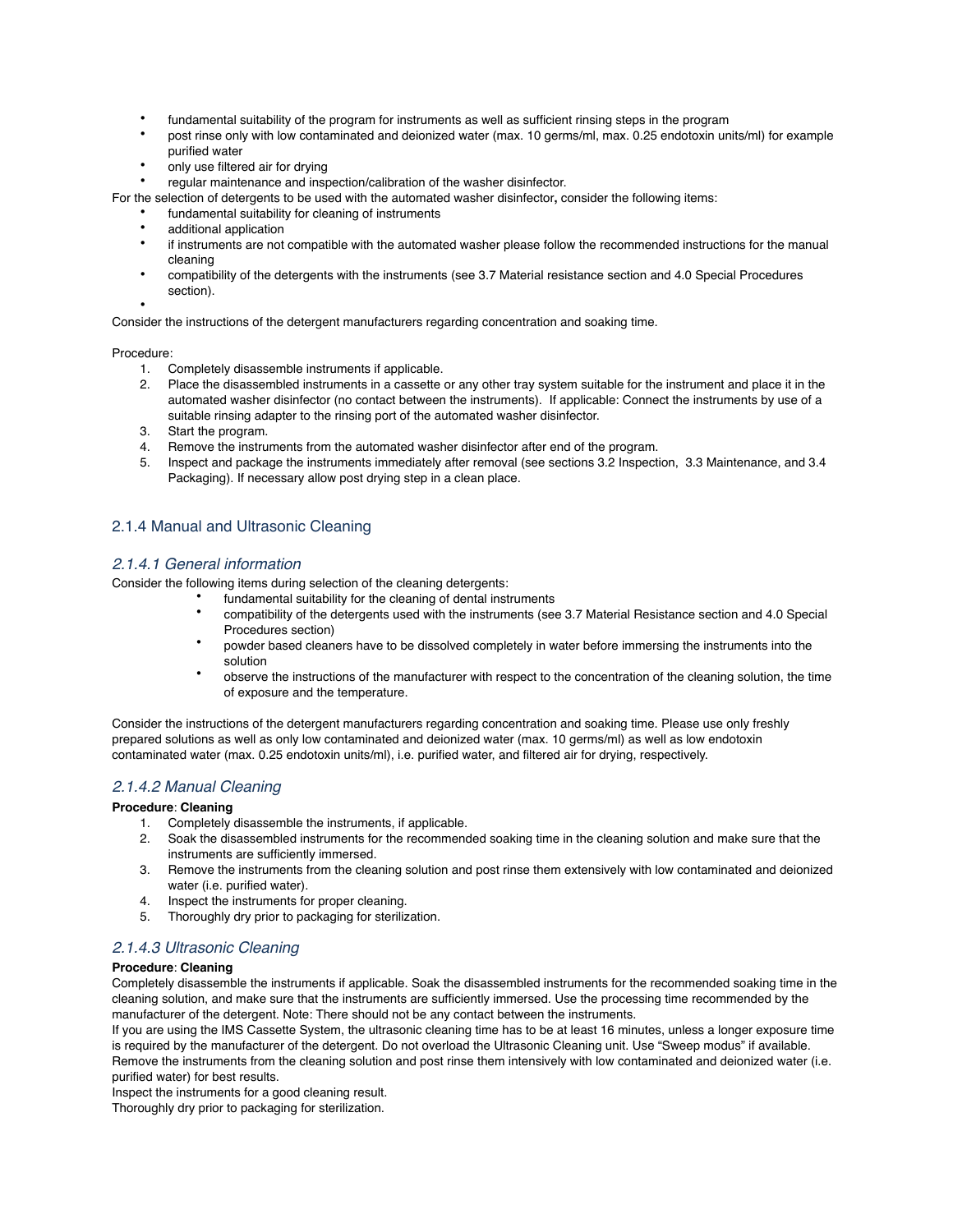#### 2.2 Inspection

Inspect all instruments after the cleaning and rinsing step for corrosion, damaged surfaces, and impurities. Do not further use damaged instruments If instruments are still visibly soiled, clean again.

#### 2.3 Maintenance

Light corrosion on the surface can be removed with a light penetrating. If the corrosion cannot be completely eliminated, the instruments should be removed from use. Otherwise such corrosion could damage other instruments. After treating an instrument with penetrating oil, the instrument must be cleaned and sterilized once more.

Hinged instruments have to be lubricated with a lubricant suitable for steam sterilization.

# 2.4 Packaging

We recommend the use of a cassette system, sterilization wrap, or suitable sterilization containers, if the following requirements are fulfilled:

- FDA approved
- suitable for steam sterilization (temperature resistance up to at least 141 °C (286 °F), sufficient steam permeability)
- sufficient protection of the instruments and the sterilization packaging against mechanical damage
- regular maintenance according to the manufacturer's instructions (Sterilization Containers: limitations also see 4.0 Special Procedures section)
- make sure the devices are completely dry before packaging.

# 2.5 Sterilization

Please use only the recommended sterilization procedures listed below. Other sterilization procedures are the responsibility of the user. Pascal International recommends a minimum 30-minute dry time; however, defer to the manufacturer's instructions for the equipment used.

#### 2.5.1 Steam sterilization

- fractionated vacuum or gravity procedure
- sufficient product drying must be ensured after sterilization and before handling, see table below for recommendations.
- steam sterilizer according to or AAMI/ANSI ST55 and AAMI/ANSI ST8
- validated according to or ANSI/AAMI ST 79 (valid IQ/OQ (commissioning) and product specific performance qualification (PQ))

#### **Minimum cycle times for gravity-displacement steam sterilization cycles**

| Item                | <b>Exposure time at</b><br>270°F (132°C) | <b>Drying times</b> |
|---------------------|------------------------------------------|---------------------|
| Wrapped instruments | 30 minutes                               | Minimum 30 minutes  |

- NOTE: This table represents the variation in sterilizer manufacturer´s recommendations for exposure at different temperatures. For a specific sterilizer, consult only that manufacturer's recommendations.

#### **Minimum cycle times for dynamic-air-removal steam sterilization cycles**

| Item                | <b>Exposure time at</b><br>270°F (132°C) | <b>Drying times</b> |
|---------------------|------------------------------------------|---------------------|
| Wrapped instruments | 4 minutes                                | Minimum 30 minutes  |

- NOTE: This table represents the variation in sterilizer manufacturer´s recommendations for exposure at different temperatures. For a specific sterilizer, consult only that manufacturer's recommendations.

# 2.5.2 Inspection and Maintenance Recommendations for Steam Sterilizers:

- The manufacturer´s instructions with respect to routine inspection and the regular maintenance of the Sterilizer must be observed.
- The sterilizer must be cleaned on a regular basis.